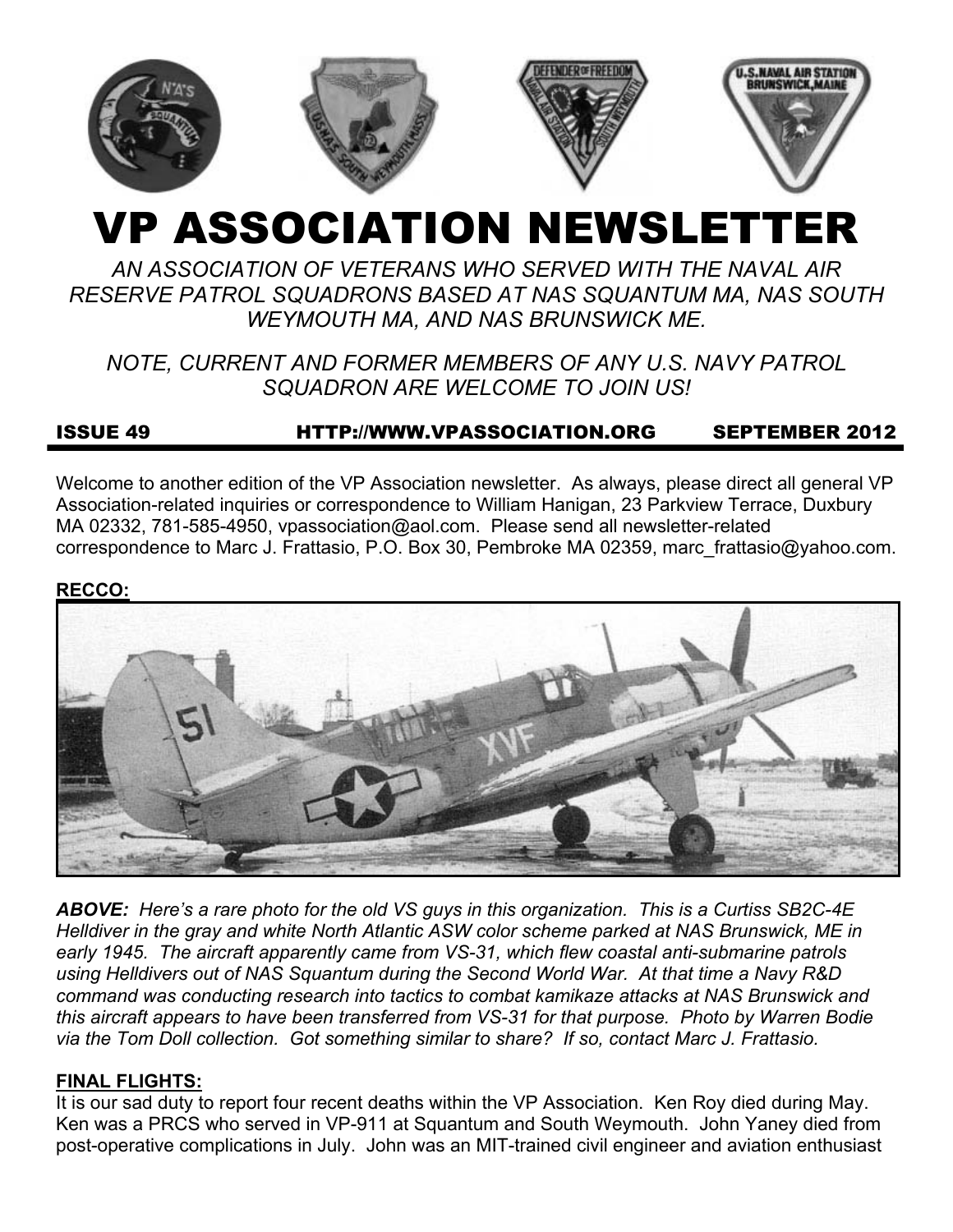who, though never in the armed forces, was involved with efforts to keep NAS South Weymouth open during the BRAC process in the 1990s. He wrote a book about the Naval Air Development Unit or "NADU", which was at South Weymouth between 1953 and 1961, and can still be obtained via a link on the "geedunk" page of our web site at www.vpassociation.org. Lenny McGrane also died during July. Lenny was a TAR CPO who worked as a VP Line mechanic at NAS Squantum and NAS South Weymouth. Lastly, Fred Hicks died during August. Fred was in VP-913 at NAS South Weymouth.

#### **SICK CALL:**



Charlie Sylvia reports that Andre "Casey" Castellano is having chronic medical problems from a recent automobile accident. He'd like to hear from his old friends from VP-911 and VP-92. Here is a picture of Casey and Charlie that was taken at his home in Florida during June. Casey is 88 years old this year. You can write to Casey at 5800 Sweetgum Drive, St. Cloud FL 34772 or call him at 407-957-4088. Casey told Charlie that Tom Wall, who some of you may have known, has health issues too and recently moved from Florida to an unknown location in Massachusetts.

## **THE VP ASSOCIATION ANNUAL REUNION:**

The annual reunion is only a few weeks away and if you are planning to attend you must register now. **This will be your last reminder.** The reunion is going to be held on Saturday September 22nd from 1200 to 1700 at the Weymouth Elks Hall at 1197 Washington Street in Weymouth, MA.

The buffet style banquet is \$40 per person. As always, attendance is limited, reservations are required in advance, and will be taken first-come first served. Tickets will not be sold at the door. Please mail your reservation in to us as soon as you can to prevent possible disappointment and so we can tell the caterer how many people to expect.

#### **Please note that this is a new location for the reunion. We are not doing it at Hanscom AFB this year. Driving directions to the Weymouth Elks Hall, follow:**

#### From the North (i.e., from Boston)

- 1. Take Route 3 south from the Boston area to Route 18 (Exit 16 South).
- 2. Go south on Route 18 about 1/2 mile to top of hill. At traffic light, turn left on Middle Street.
- 3. Continue on Middle Street, under Route 3, for about 1 1/2 miles.
- 4. At traffic light, turn right on Washington Street. Proceed through one traffic light and the Elk's Hall is about 200 yards on the right.

## From the South (i.e., from Cape Cod)

- 1. Take Route 3 North from the Plymouth/ Cape Cod area. Get off Route 3 at Exit 15 (Derby Street).
- 2. At end of exit, turn left on Derby Street.
- 3. Drive on Derby Street about 1/2 mile to second traffic light.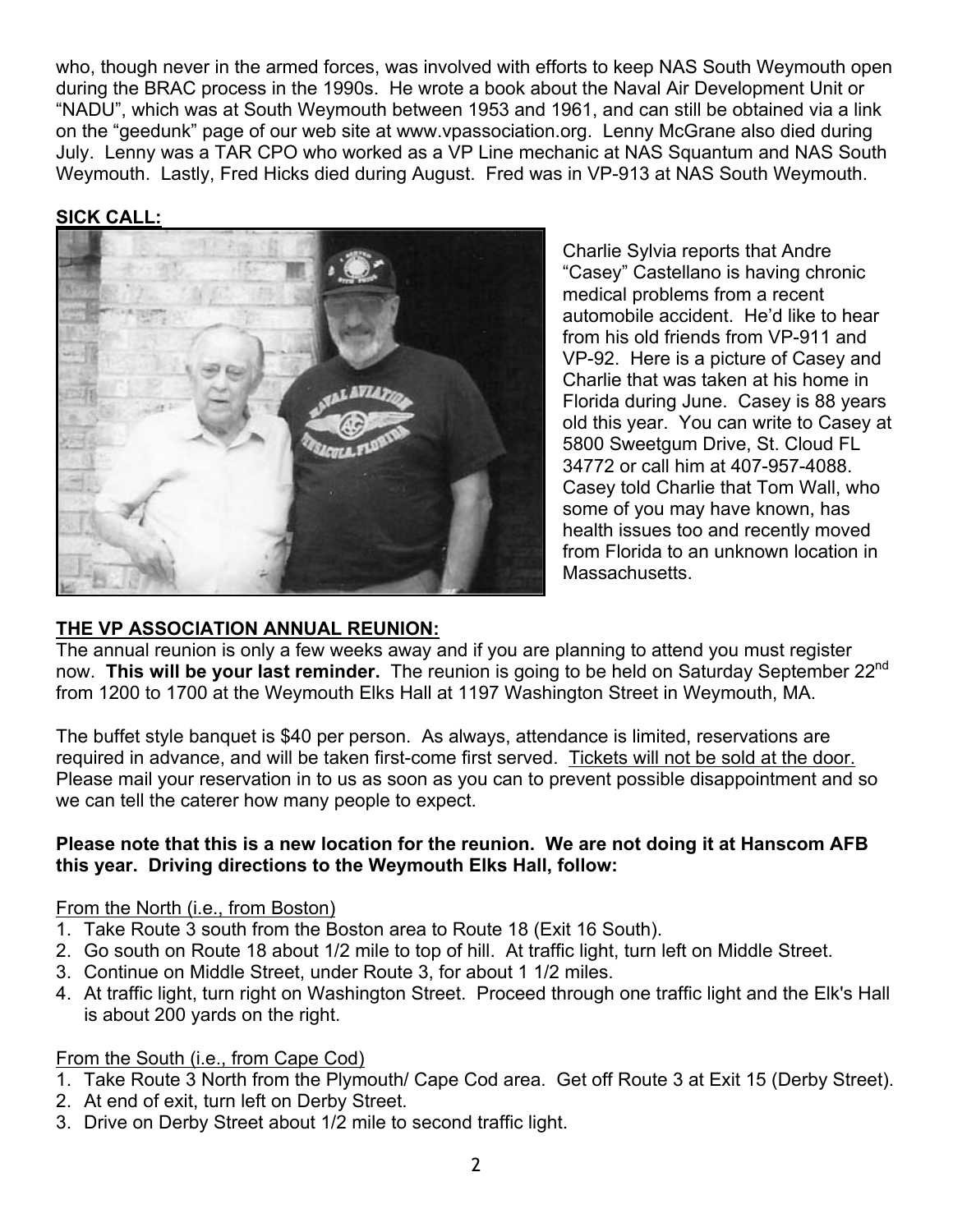- 4. Turn left at light on Cushing Street.
- 5. On Cushing Street go about 1/2 mile to next traffic light and turn left at the light on Route 53 (Whiting Street)
- 6. Stay north on Whiting Street (in Weymouth, it becomes Washington Street). At first traffic light be in the left lane. Go through the traffic light and the Elk's Hall is about 200 yards on the left.

There are three hotels located nearby on the same road (Hingham Street) off Exit 14 on Route 3 in Rockland, MA. They are the Holiday Inn at 929 Hingham St. (781-871-0545), the Best Western at 909 Hingham St. (781-871-5660), and the Comfort Inn at 850 Hingham St. (781-982-1000).

This year every VP Association member who attends the annual reunion will get a commemorative VP-92 "challenge coin" that was originally commissioned for the squadron's decommissioning weekend in October 2007. The bas-relief coins have a P-2 Neptune on one side and a P-3 Orion on the other. Extras will be offered for sale while the supply lasts. See the image on page 10 for details.

Our guest speaker at the reunion will be AWOC John Lovendale. Chief Lovendale, who was born and raised in Weymouth, MA, is presently the senior enlisted advisor at the Naval War College in Newport, RI. In previous assignments Chief Lovendale was a sensor operator in several VP squadrons. He will present a lecture on the Navy's transition from the P-3 Orion to the P-8 Poseidon.

The Weymouth Elks Hall is just a few miles from old NAS South Weymouth, which is being redeveloped into a mixed commercial and residential community called SouthField. Plan on driving to Weymouth a few hours earlier, visit the base, and take a look at the remaining USN structures as well as the new SouthField apartments and townhouses. In addition, through special arrangement with the Association of Naval Aviation Patriot Squadron, the Shea Field Naval Aviation Historical Museum will be open on the day of the reunion between 9 and 11 AM. The museum is located in temporary spaces inside the Shea Fitness Center at 495 Shea Memorial Drive and is normally only open on the last Saturday of the month. Admission is free. If you have any naval aviation memorabilia gathering dust at home, especially items pertaining to South Weymouth or Squantum, please consider donating it to the museum! See www.anapatriotsquadron.org for details.

Note, although dress is officially CASUAL for the reunion, if you want to wear a uniform (whatever you have) or a flight suit feel free to do so. We first did this last year in honor of the CONA and from the feedback we received it is clear that many of you enjoyed doing this. So, we'll make uniforms and flight suits a regular feature of the annual reunion for as long as there is still interest in wearing them.

Try to pass the word about the annual reunion to as many of your old Squantum/South Weymouth/Brunswick reserve VP squadron friends as possible. Don't assume that every former shipmate you're in contact with is affiliated with or aware of this group. Guests, military or civilian, are also welcome to attend the reunion.

Tables will be available in the banquet hall to display any memorabilia that you may wish to bring. If you have photos, cruise books, patches, caps, NATOPS manuals, or any other interesting Navy things that you'd like to show off to your friends please plan to bring them with you. Your newsletter editor is bringing a portable scanner. If you have any NAS Squantum, NAS South Weymouth, or NAS Brunswick-related photos or slides please bring them so they can be scanned for the newsletter.

#### **ADMIN FUND DONATIONS:**

The VP Association has no dues. Voluntary contributions are always welcome to help defray the cost of printing and mailing newsletters to shipmates who do not have e-mail. We'd like to thank Phil Baker, John Daniello, and Emil Holland for their recent contributions to the administration fund.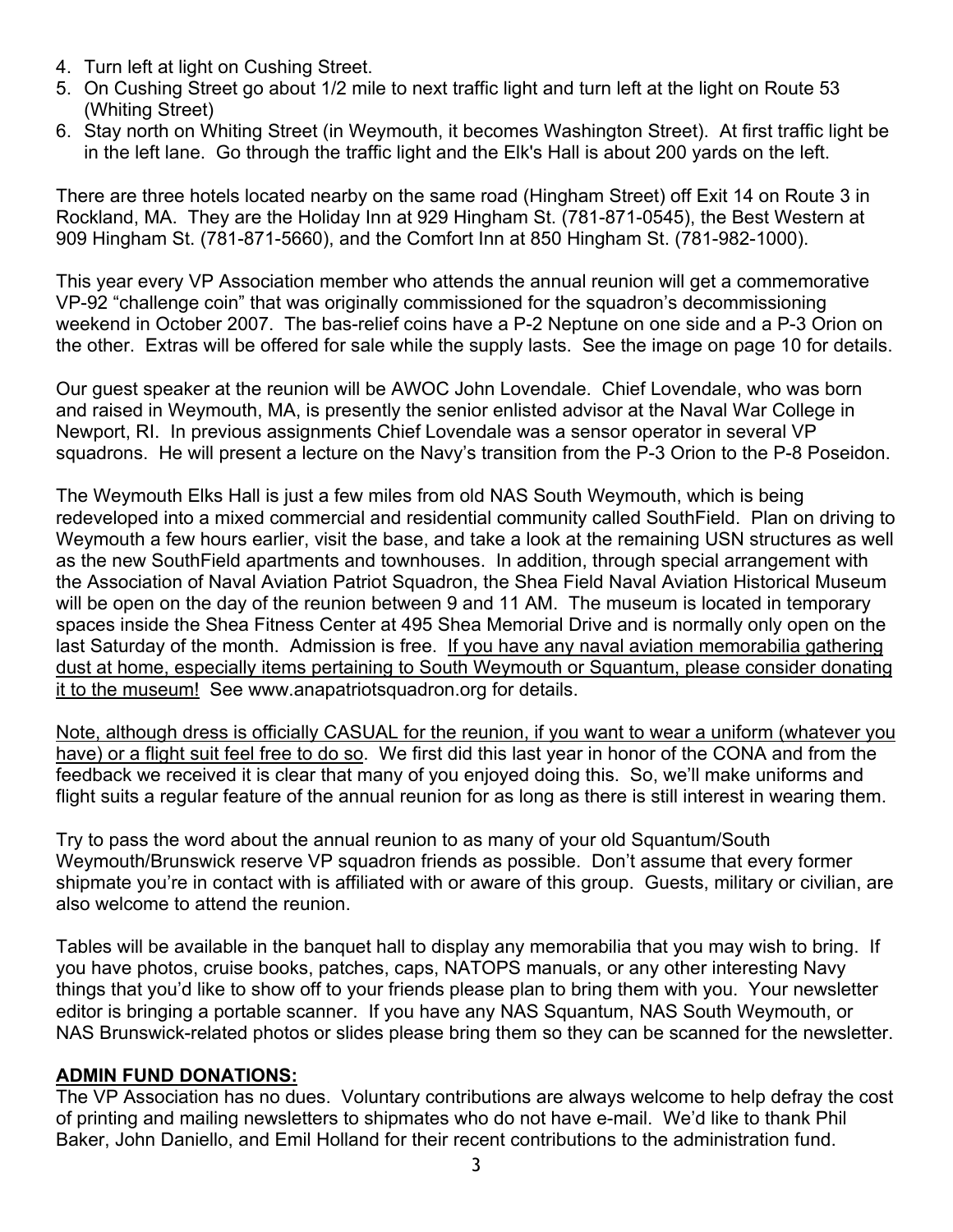# **SPEAKING OF THE COST OF PRINTING AND MAILING NEWSLETTERS…**

If you have an e-mail address and have been receiving this newsletter through the U.S. Postal Service then we do not have a valid e-mail address for you. If this is your situation, please contact Bill Hanigan via e-mail as soon as possible so we can begin sending your newsletter to you by e-mail.

## **LOST CONTACT:**

Please let Bill Hanigan know whenever your street or e-mail address changes.

## **RECENT CHANGES OF ADDRESS:**

| Steve Baxter        | Pete Kempf           |  |  |
|---------------------|----------------------|--|--|
| 757 Church St. S.E. | 1118 Nature Trail    |  |  |
| Salem, OR 97301     | Manchester, MI 48158 |  |  |
|                     | gonavy@umich.edu     |  |  |

Please note that James Spencer's e-mail address was previously presented incorrectly. It is actually jimespences9@aol.com. Also Ken Sherman has a new e-mail address at asa663@verizon.net.

## **NEW MEMBERS:**

Elliott Fowler 329 Oakwood St Park Forest, IL 60466 eff506@aol.com VP-92

Jeffrey Simpson 401 Oak Grove Ave # 9 Bath, ME 04530 jeffthebubby2@aol.com John R. Smith 2526 Esquire Dr Arlington, TX 76018 connie-smith2010@hormail.com VP-93

# **JULIE TIMMERICK HAS RETIRED FROM THE NAVY:**

On July 21<sup>st</sup> Julie Timmerick retired from the Navy. Julie was an AZCS who was serving as the squadron maintenance officer when VP-92 was decommissioned in October 2007. A party attended by many former VP-92 personnel was held at the American Legion Hall in Bath, ME.

# **A MESSAGE AND PHOTO FROM PAUL LAPINSKI:**



VP Association members Paul Lapinski, Varian Beebe, Lionel Cabana, and Lee Bureau are shown here in a recent photo taken in front of the VP-21 SP-2E gate guardian at old NAS Brunswick, ME.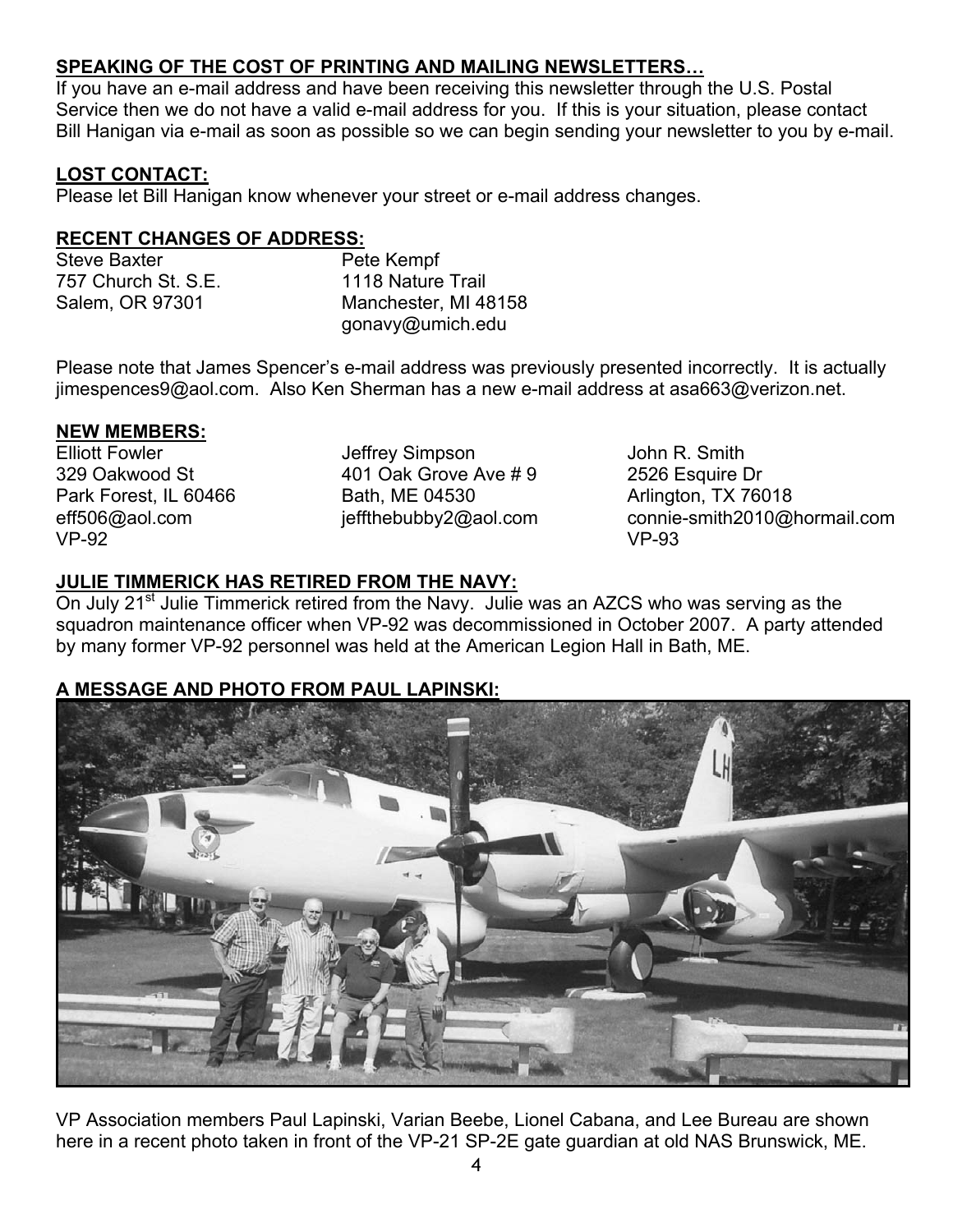# **A MESSAGE AND PHOTO FROM STEVE BAXTER:**

I just received my copy of the June 2012 "VP Association Newsletter" in the mail. I was most saddened to hear about the passing of Art Seaton.

I was a youngster in VP-92 from 1980-1983; Art became somewhat of my mentor and "Old Salt" during my time there, particularly during one deployment to the Azores. On that two week stint in 1982 or 1983 (I forget which one it was) Art and I were fortunate enough to fly to Madeira Island for a couple of days of liberty. Art was an accomplished photographer and he took a number of great pictures...I still have them in my photo album to this day. When I was accepted into AOCS and after receiving my commission in 1983, Art wrote a letter to me that I still have; in it he wished me well in my post-VP-92 life in the Navy. I hadn't heard from Art since then, but I've thought of him often and, as mentioned at the top of this email, I was saddened to learn of his passing. I'm sure he will be missed by his many Shipmates and his family.

I've attached a photograph to this email; I had this in my office on board USS RONALD REAGAN (CVN 76) during my last tour of duty in the Navy; I was Chief of Staff for Commander, Carrier Strike Group SEVEN. I retired last April (this year) and will always treasure the memories I hold dear of Art and all of my former Shipmates at South Weymouth.



As best I can recall, the Sailors in this picture are, from Left to Right, AE2 Rich Steinburg, AT2 Paul Roy, AX3 Steve Baxter (me), AT3 C.J. Cloutier, and AE2 Art Seaton. This picture was taken during one of my deployments to Lajes, the Azores in either 1982 or 1983.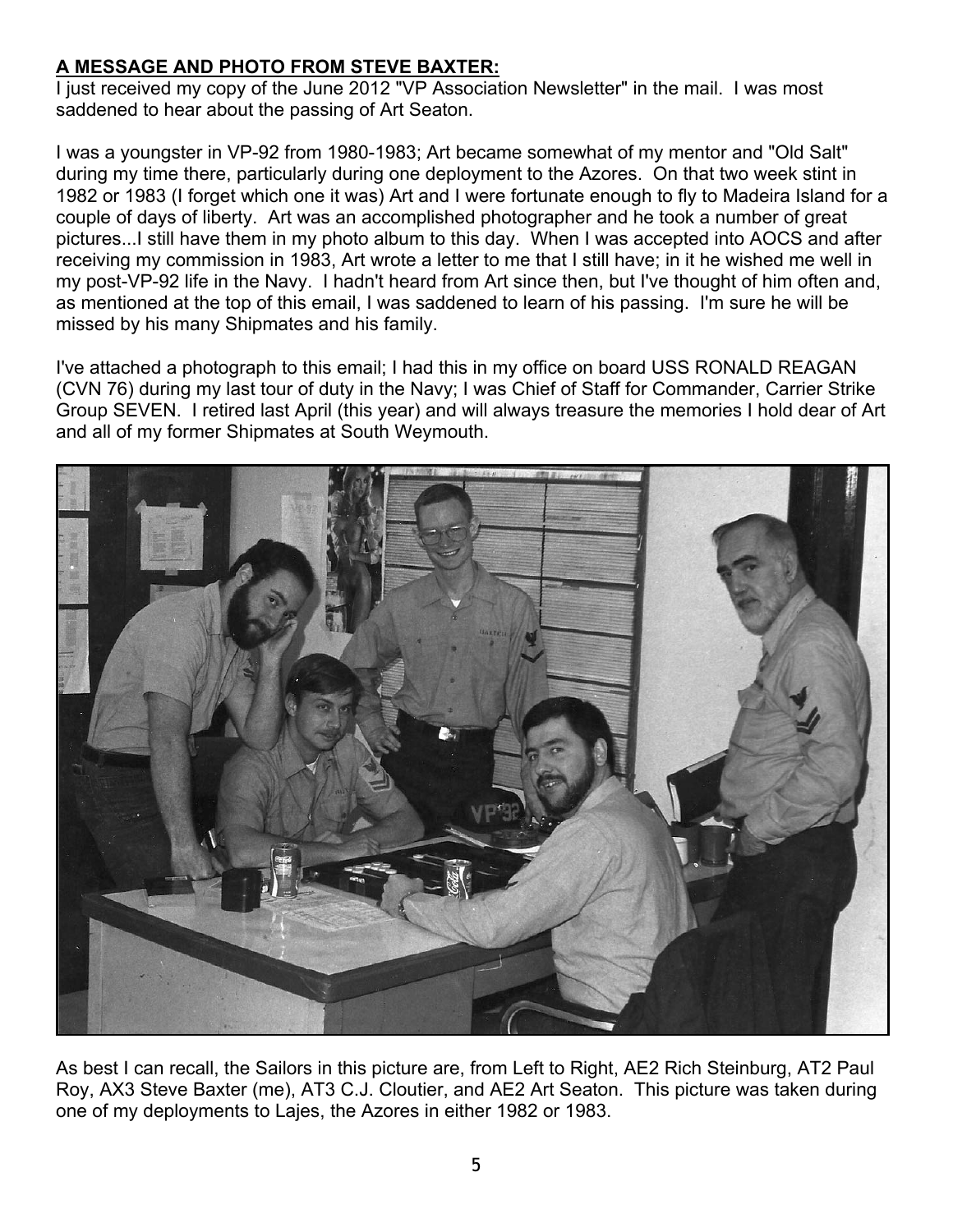## **HELP WANTED:**

Your newsletter editor is looking for an original example of squadron patches from VP-912, VP-913, VP-914, VP-916, VP-917, VP-63Z1, VP-63Z2, VP-63Z3, VP-11Z4, and a VP-92 patch with the Minuteman, a yellow lightning bolt, and the words "B MOD" as issued around the time the squadron transitioned from P-3As to P-3Bs. If you've got any of these things that you'd like to get rid of contact Marc Frattasio at marc frattasio@yahoo.com.

#### **RUSSIAN SUB VISITS GULF OF MEXICO UNDETECTED (naval-technology.com 08/14/12):**

A Russian Akula-class nuclear attack submarine sailed undetected in the Gulf of Mexico for weeks, and was only discovered after it left. The Washington Free Beacon has cited unnamed sources in reporting the incident, the second time since 2009 that a Russian submarine has sailed close to the US. The incident occurred at the same time as Russian bombers flew inside restricted US airspace, as Russia flexed its military muscle.

Akula-class submarines, initially developed by the Soviet Union in the 1980s as a direct competitor to the US Navy's Los Angeles-class submarines, remain the most capable attack submarines in Russia's fleet. The incident will come as an embarrassment to the US Navy, which is tasked with the detection and tracking of foreign submarines. Undersea sensors and satellites are used to locate and track them, however in this incident the submarine was only detected after it had left US waters.

The incident has also highlighted deficiencies in the US anti-submarine warfare capabilities as well as the patrol of littoral waters, an area that has seen substantial investment in recent years. The US Navy's fleet of Littoral Combat Ships continues to increase, with Freedom and Independence variants currently active in service. Although the number of ships has not been finalized, there is speculation that the US Navy's fleet of LCS vessels could reach between 56 and 60.

## **NAVY TO CONDUCT TORPEDO TESTING THROUGH FRIDAY (Cape Cod Times 08/07/12):**

NANTUCKET — The U.S. Navy will be conducting torpedo testing off the Cape Wednesday through Friday. In a press release from the Naval Undersea Warfare Center on Monday, the Navy said it would be testing lightweight exercise torpedoes launched by two MH-60R Seahawk helicopters and a P-8A Poseidon jet aircraft used in long-range anti-submarine warfare.

The aircraft will be staging out of Coast Guard Air Station Cape Cod and testing will take place 45 nautical miles east of Cape Cod. A vessel on scene will be used to recover expended torpedoes. A second vessel also will be stationed near the mouth of Nantucket Harbor to help recovery if needed. An additional helicopter flying out of Nantucket Airport could also be used to assist in the recovery operations.

According to the press release, an aircraft will patrol the exercise area to check for marine mammals during the exercises.

*Cape Cod Times article by Doug Fraser* 

#### **EXPLORERS FIND SUNKEN GERMAN U-BOAT OFF MASS (AP via Kenneth Gerken):**

BOSTON (AP) — Divers have discovered a World War II-era German submarine nearly 70 years after it sank under withering U.S. attack in waters off Nantucket.

The U-550 was found Monday by a privately funded group organized by New Jersey lawyer Joe Mazraani. It was the second trip in two years to the site by the team, some of whom had been searching for the lost U-boat for two decades. Using side-scan sonar, the seven-man team located the wreck listing to its side in deep water about 70 miles south of Nantucket.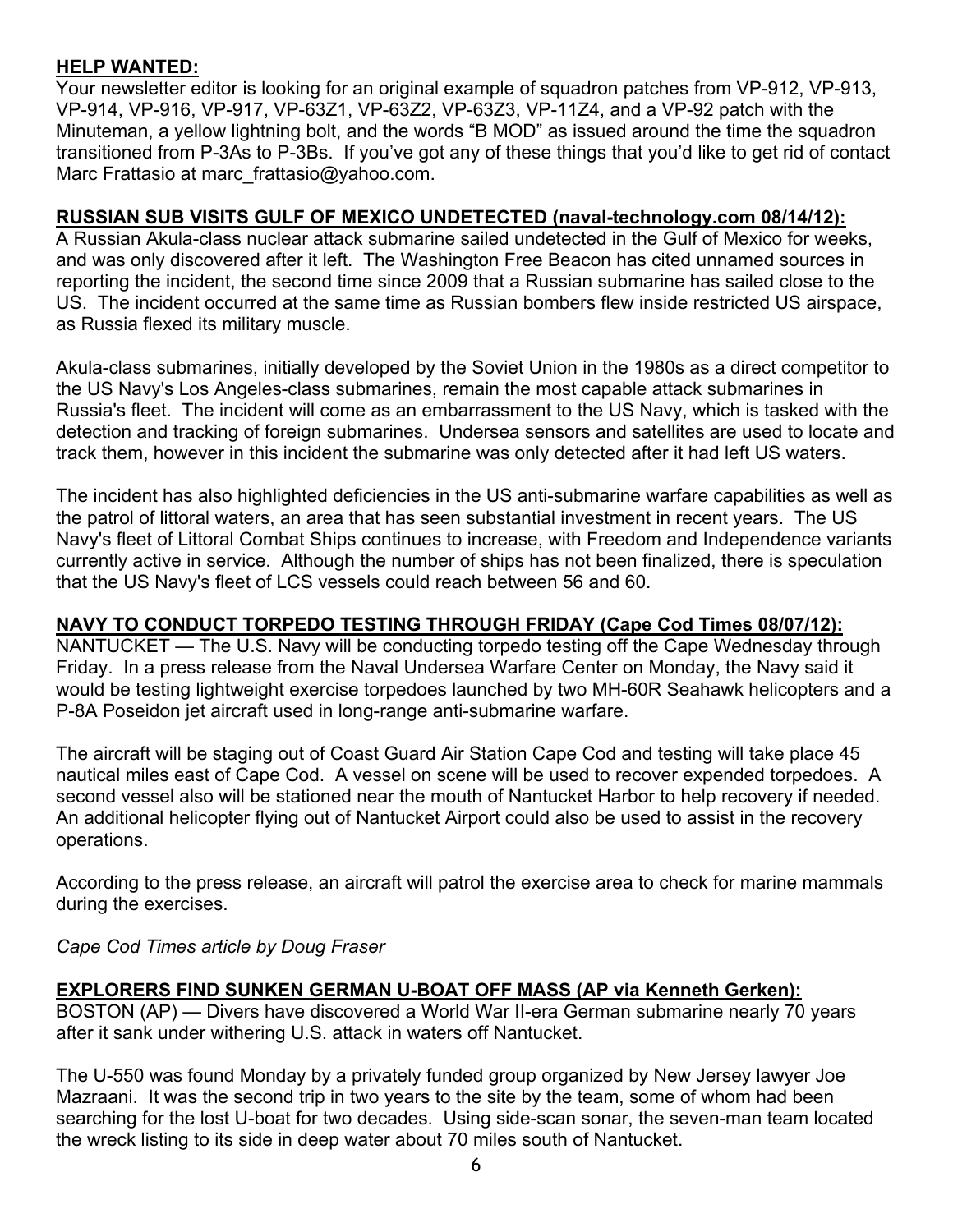Sonar operator Garry Kozak said he spotted the 252-foot submarine during the second of an exhausting two days of searching. Kozak said the team asked him if they'd found it, then erupted in joy without a word from him. "They could see it with the grin (on my face) and the look in my eyes," Kozak said.

On April 16, 1944, the U-550 torpedoed the gasoline tanker SS Pan Pennsylvania, which had lagged behind its protective convoy as it set out with 140,000 barrels of gasoline for Great Britain, according to the U.S. Coast Guard website and research by Mazraani. The U-boat slipped under the doomed tanker to hide. But one of the tanker's three escorts, the USS Joyce, saw it on sonar and severely damaged it by dropping depth charges. The Germans, forced to surface, manned their deck guns while another escort vessel, the USS Gandy, returned fire and rammed the U-boat. The third escort, the USS Peterson, then hit the U-boat with two more depth charges. The crew abandoned the submarine, but not before setting off explosions to scuttle it. The submarine hadn't been seen again until Monday.

The U-550 is one of several World War II-era German U-boats that have been discovered off the U.S. coast, but it's the only one that sank in that area, Mazraani said. He said it's been tough to find largely because military positioning of the battle was imprecise, and searchers had only a general idea where the submarine was when it sank. Kozak noted that the site is far offshore and has only limited windows of good weather.

The team towed a side-scan sonar vessel in a mow-the-lawn pattern over the search area and found the U-550 after covering 100 square miles of ocean, between the trip this year and last year, Kozak said. Just the nose of U-boat was visible on sonar on the first pass, but the team was delirious after the second pass, when the sonar image made it obvious they'd found it, Mazraani said. Quick dives to the wreck to beat bad weather confirmed the find with pictures. The other team members were Steve Gatto, Tom Packer, Brad Sheard, Eric Takakjian and Anthony Tedsechi.

Mazraani is cagey about the vessel's precise location, saying only that it's in deep water. Mazraani's said his best estimate was that the team spent thousands of dollars of its own money on the expedition. He joked that no one on the team, whose members range in age from the mid-20s to mid-50s, stands to make money from the find unless someone writes a book.

Mazraani said the next step is to contact any sailors or their families from the escort vessels, the tanker and the German U-boat to share the news and show the pictures. Another trip to the site is coming, he said, adding the investigation has just started. "The history behind it all is really what drives us," Mazraani said.

## **VP-16 BEGINS TO TRANSITION TO THE P-8A (maritimepatrolassociation.org):**

Yesterday [July 11<sup>th</sup>], the VP-16 "War Eagles" became the first fleet squadron in the Maritime Patrol and Reconnaissance Force (MPRF) to transition to the P-8A Poseidon. Based at Naval Air Station Jacksonville, VP-16 will spend the next five and a half months with VP-30's P-8A Fleet Introduction Team (FIT) learning how to safely and effectively operate the P-8A Poseidon.

The Pilots, Naval Flight Officers, Acoustic Warfare Operators and Electronic Warfare Operators will conduct classroom training, simulator events and flight events totaling hundreds of hours of combined training and flight time. The maintenance professionals will receive an Interim Maintenance Teach provided by Boeing and then conduct on-the-job training while VP-30 pursues their individual squadron "Safe for Flight" qualifications.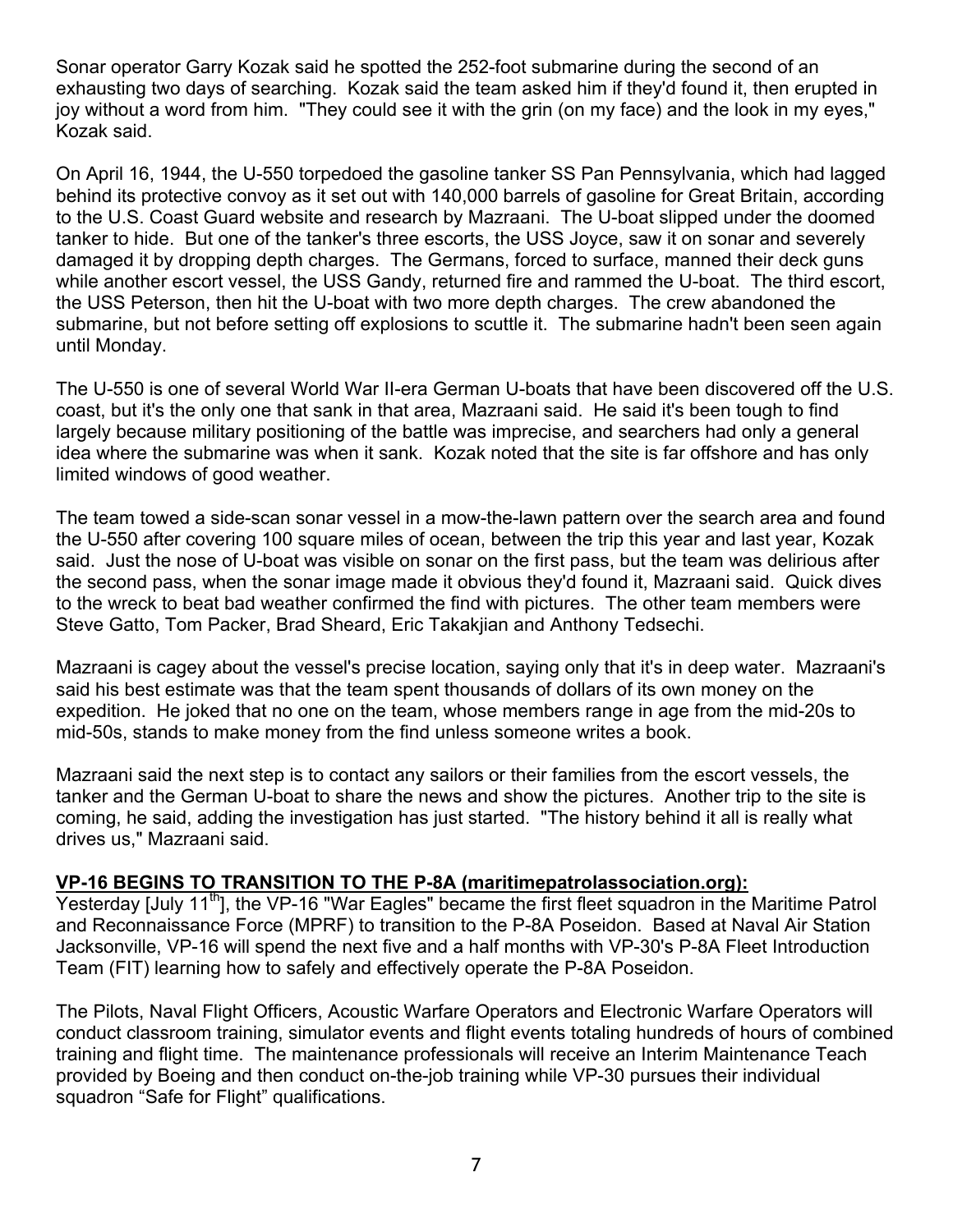VP-16 is scheduled to complete P-8A Fleet Introduction Training in December 2012 and then will begin Inter Deployment Readiness Cycle preparing for the first P-8A Operational Deployment in December 2013.

*Please note that the information presented above came from the Maritime Patrol Association. Check them out at www.maritimepatrolassociation.org and consider becoming a member.* 

## **A SHORT VIETNAM WAR STORY: USN KA-3B VS. RUSSIAN AGI (via Bob Mandeville):**

The Russian "Trawlers" or AGIs with what looked like one thousand "fishing" antennas plied the Gulf of Tonkin on a daily basis. Needless to say, it was a cat-and-mouse game to see what havoc they could expend towards our two carriers operating there 24 hours a day.

Since the U.S. government had proclaimed the waters of the Gulf of Tonkin three miles off North Vietnam and Hinan Island, People's Republic of China, to be international waters, American ships in the Gulf were bound to obey the international rules of the road for ocean navigation. This meant that if the Russian ship maneuvered herself into the path of an aircraft carrier where she had the right of way, the carrier had to give way even if she was engaged in launching or recovering aircraft. The navigation officer was constantly trying to maneuver the ship so that the trawler wouldn't be able to get in position to abuse the rules of the road and gain the right of way. Sometimes he was successful in sucking the trawler out of position, but the room available for the ship to maneuver was limited by our on-station requirements, and sometimes the trawler was successful interrupting our flight operations.

The pilots of the air wing were forbidden to take any action against the Russian ship, but one day CDR John Wunche, the commanding officer of the heavy tanker KA-3B detachment, had finally had enough of the Russians' antics. John Wunche was a big man with bright red hair and a flaming red handlebar mustache. He was a frustrated fighter pilot whom fate and the Bureau of Naval Personnel had put into the cockpit of a former heavy bomber now employed as a carrier-based tanker. CDR Wunche flew the tanker like a fighter and frequently delighted the tactical pilots by rolling the "Whale," as we all called the KA-3B tanker, on completion of a tanker mission. Consequently, John's nickname was "the Red Baron." On 21 July 1967 he proved just how appropriate that name was.

The "Bonnie Dick" had nearly completed a recovery. The Russian trawler had been steaming at full speed to try to cut across our bow, and the bridge watch had been keeping a wary eye on the intruder. For a while it looked as if the Russian would be too late and we would finish the recovery before having to give way to the trawler.But a couple of untimely bolters extended the recovery and the Bon Homme Richard had to back down and change course to comply with the rules. The LSO hit the wave-off lights when the "Whale" was just a few yards from the ramp. John crammed on full power and sucked up the speed brakes for the go-around. The "Bonnie Dick" began a sharp right turn to pass behind the Russian, causing the ship to list steeply, and there, dead ahead of John, was the Russian trawler.

He couldn't resist. He leveled the "Whale" about a hundred feet off the water and roared across the mast of the Trawler with all fuel dumps open like a crop duster spraying a field of boll weevils. The Russian disappeared in a heavy white cloud of jet fuel spray, then reemerged with JP-4 jet fuel glistening from her superstructure and running lip-full in the scuppers. The Russian trawler immediately lost power as the ship's crew frantically tried to shut down anything that might generate a spark and ignite the fuel. She was rolling dead in the water in the Bon Homme Richard's wake-- her crew breaking out fire hoses to wash down the fuel--as the Bon Homme Richard steamed out of sight completing the recovery of the Whale. The Red Baron was an instant hero to the ship's company.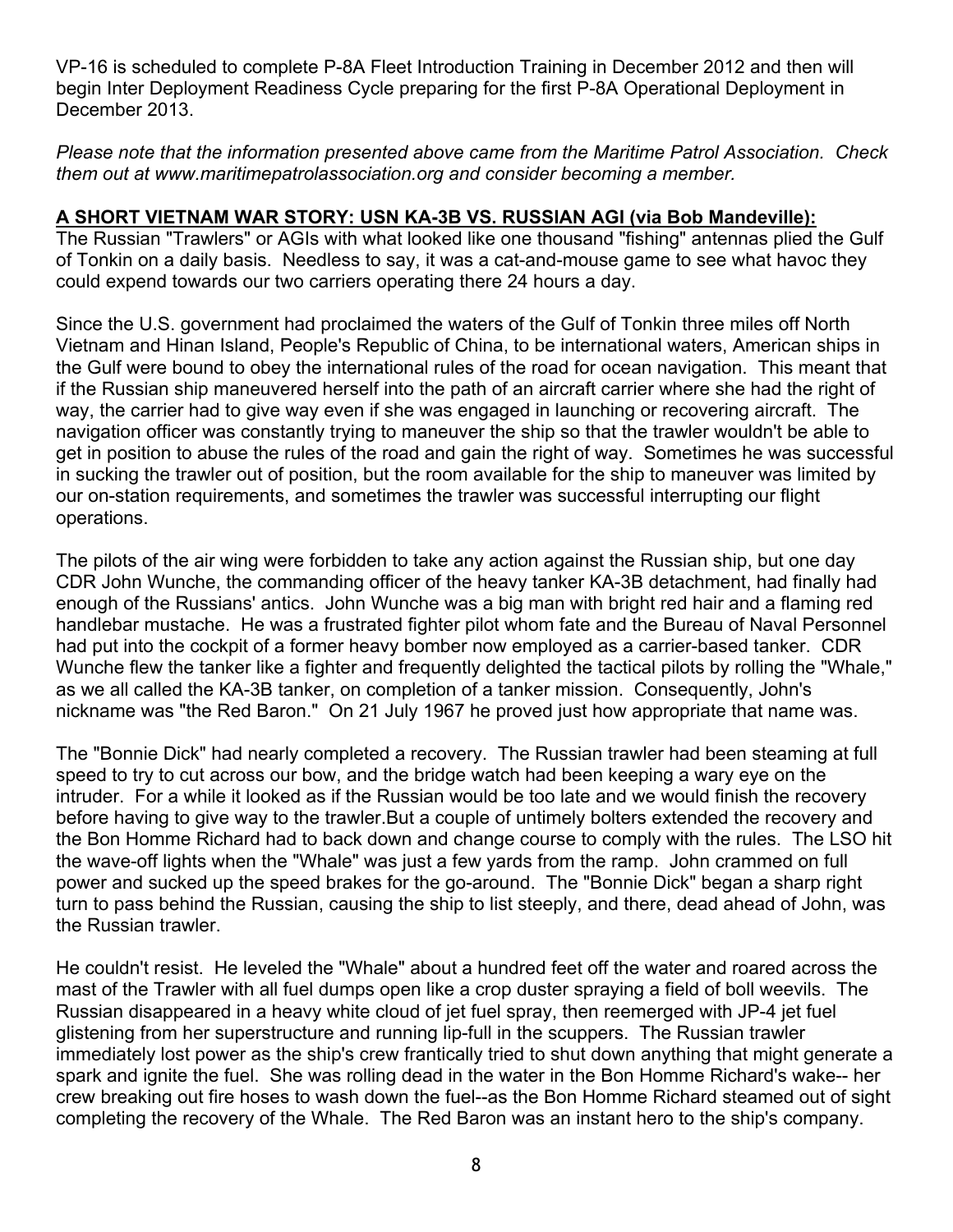## **THE ORIGINS OF THE SONOBUOY (www.eaglespeak.us):**

Detecting submarines is a challenge that arose with the German U-boat threat in World War I and again in World War II. The earliest efforts involved putting sound detection gear on ships - essentially echo detection and ranging by sending out a sound pulse and processing its return echo.

Immersed sonar equipment works well on ships, but, as you might suspect, since aircraft are vital in submarine hunting, great minds thought that in addition to radar and visual detection of submarines, aircraft would benefit from the ability to use sonar, too.

The sonobuoy, an air-deployed acoustic sensor, was invented during World War II in response to the challenge of an enemy submarine threat that was wreaking havoc on Allied shipping. And, to this day, the sonobuoy is one of the most effective means of conducting anti-submarine warfare (ASW).

In May 1941, P. M. S. Blackett, head of the British Admiralty committee for anti-submarine measures, proposed the idea of an expendable sonar system to be deployed from ships behind convoys for the detection of trailing U-boats. This concept was pursued in the United States with the Office of Scientific Research and Development, who awarded a contract to RCA Camden (which was headquartered in Camden, New Jersey) for the development of a ship-launched radio sonobuoy in June 1941.

RCA delivered the first models of its ship-deployable buoy in less than three months. The small, 60-pound sonobuoys were tested on September 12, 1941 at Barnegat Bay in New Jersey and proved the concept of an expendable sonobuoy. But, at that time, the U. S. Navy decided to pursue other, higher priority efforts. Work on the sonobuoy ceased until February 1942, when the expendable radio sonobuoy was resurrected for use by lighter-than-air craft.

On March 7, 1942, two RCA ship-launched sonobuoys were monitored from a Navy blimp as they tracked the S-20 submarine off New London, Connecticut. For the first time, an aircraft in flight had detected a fully submerged submarine through acoustics using a sonobuoy.

The first air-droppable sonobuoys were packaged in a three-foot-long cylinder about five inches in diameter, a size that later became standardized as "A-size." Avoiding the use of materials critical in wartime, the outer cylinder for these first buoys was a quarter-inch-thick paper tube coated to keep it watertight for a few hours. Wooden disks at the ends of the combined electronics and battery compartment were sealed by adhesive tape and flexible pitch, providing watertight integrity. It had a half-watt radio transmitter tuned to one of six FM frequencies, used five vacuum tubes and had a steel monopole antenna. Power was provided by flashlight batteries. The 24-foot-depth hydrophone was a broadband listening device made of rugged nickel magneto-striction material.

Originally intended to be dropped manually from blimps, sonobuoys were redesigned to be dropped from airplanes. In June 1942, the AN/CRT-1 became the first operational sonobuoy, and on July 25, 1942, the first successful launch of a sonobuoy from an aircraft was made from a U.S. Army B-18 bomber.

In February 1943, the design for the AN/CRT-4 directional sonobuoy began. A broadband passive sonobuoy with a rotating directional receiving hydrophone, the AN/CRT-4 was larger and heavier than the AN/CRT-1. It did not undergo testing, however, until early 1945, so it did not affect the war effort, and was not pursued further until 1950.

Approximately 40 percent of enemy submarines destroyed during the war were by aircraft, or aircraft in conjunction with ships. The utility of the sonobuoy in the war is indicated by the fact that, from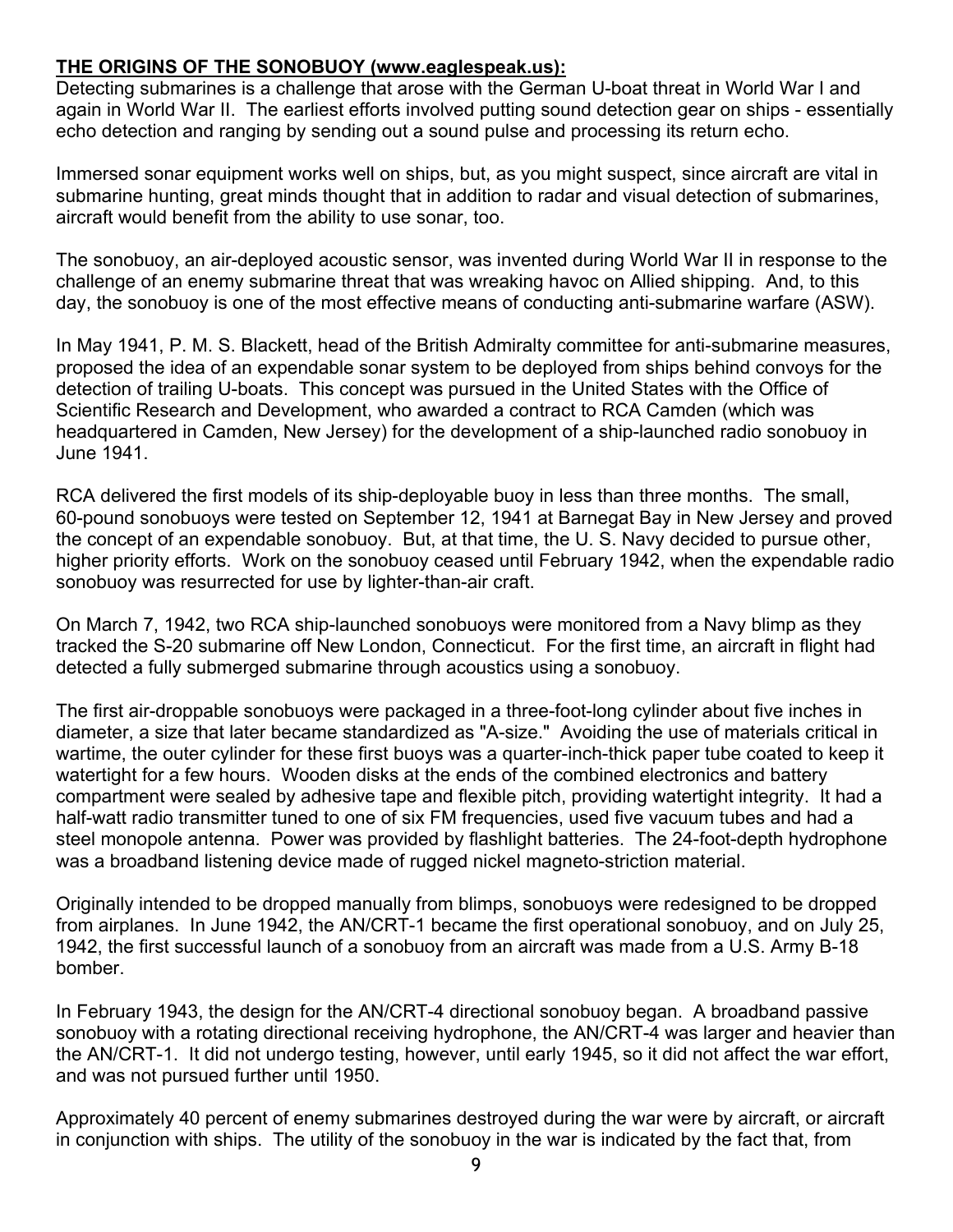October 1942 to the end of the war in 1945, the Navy had ordered 150,000 sonobuoys and 7,500 sonobuoy receivers.

# **VP-92 CHALLENGE COINS AVAILABLE WHILE SUPPLY LASTS:**



Every member who attends the VP Association's reunion is getting a **FREE** VP-92 challenge coin originally produced for the squadron's decommissioning ceremony in 2007. If you didn't make the DECOM and can't go to the reunion you can still buy a coin while the supply lasts by sending \$15 for each coin to Bill Hanigan at 23 Parkview Terrace, Duxbury MA 02332. Call or e-mail him at 781-585-4950 or vpassociation@aol.com to confirm availability.

## **RECOMMENDED READING:**

Here is some information about a new book from a press release recently sent to us: "Battlecry One is an epic account of combat missions flown into Vietnam from the carrier USS Enterprise in an A4F Skyhawk mixed with flashbacks of an intriguing life story. The author [Robert J. Thomas] is a career Naval Aviator who bares his soul with a touch of humor, and views life's problems as an opportunity for creative solutions. From the beginning, he brought about unique operational solutions that climax with his vision of a United States Navy that returns to its Freedom of the Seas roots in the Sea Control Ship after he flew Harrier. His remarkable trouble shooting starting in VF-81 continues in state service and as a consultant. Unique as a fingerprint, the reader will see innovation, courage and persistence as never before. A must read for all who have ever wanted to succeed as an iconoclast. His book is available at www.createspace.com/3759219 and at Amazon's Kindle."

# **ON THE INTERNET:**



The Factory Shop, a New Zealand-based plastics company, has a neat plastic Lockheed Electra toy available. As all of you should know, the P-3 Orion was derived from the Electra. This item is about 24 inches long and was apparently produced using an old toy mold from the late 1950s. Go to http://pp2.shopnz.biz/catalog/product\_info.php?cPath=15&products\_id=183 to order on-line. The Electra isn't cheap, costing \$18.20 plus \$27.00 for shipping to the United States. It has four spinning propellers and landing gear and is available molded in either light gray or light blue plastic. Buy one for your children, grandchildren, or yourself. All things considered it makes a nice desktop display model

While out on the Internet don't forget the check out the Facebook pages for VP-92, NAS South Weymouth, and NAS Brunswick at http://www.facebook.com. There is lots of good information there.

## **MONTHLY MEETING:**

Don't forget that we meet for lunch on the last Thursday of every month at the Officer's Club at Hanscom AFB in Bedford, MA from 1130 to 1330. Please join us if you can. If you don't have a military ID (base stickers are no longer required) contact Bill Hanigan at 781-585-4950 so your name can be added to the base's security access list. Note, all persons without a military ID are required to enter the base at the civilian gate, not the Hartwell gate.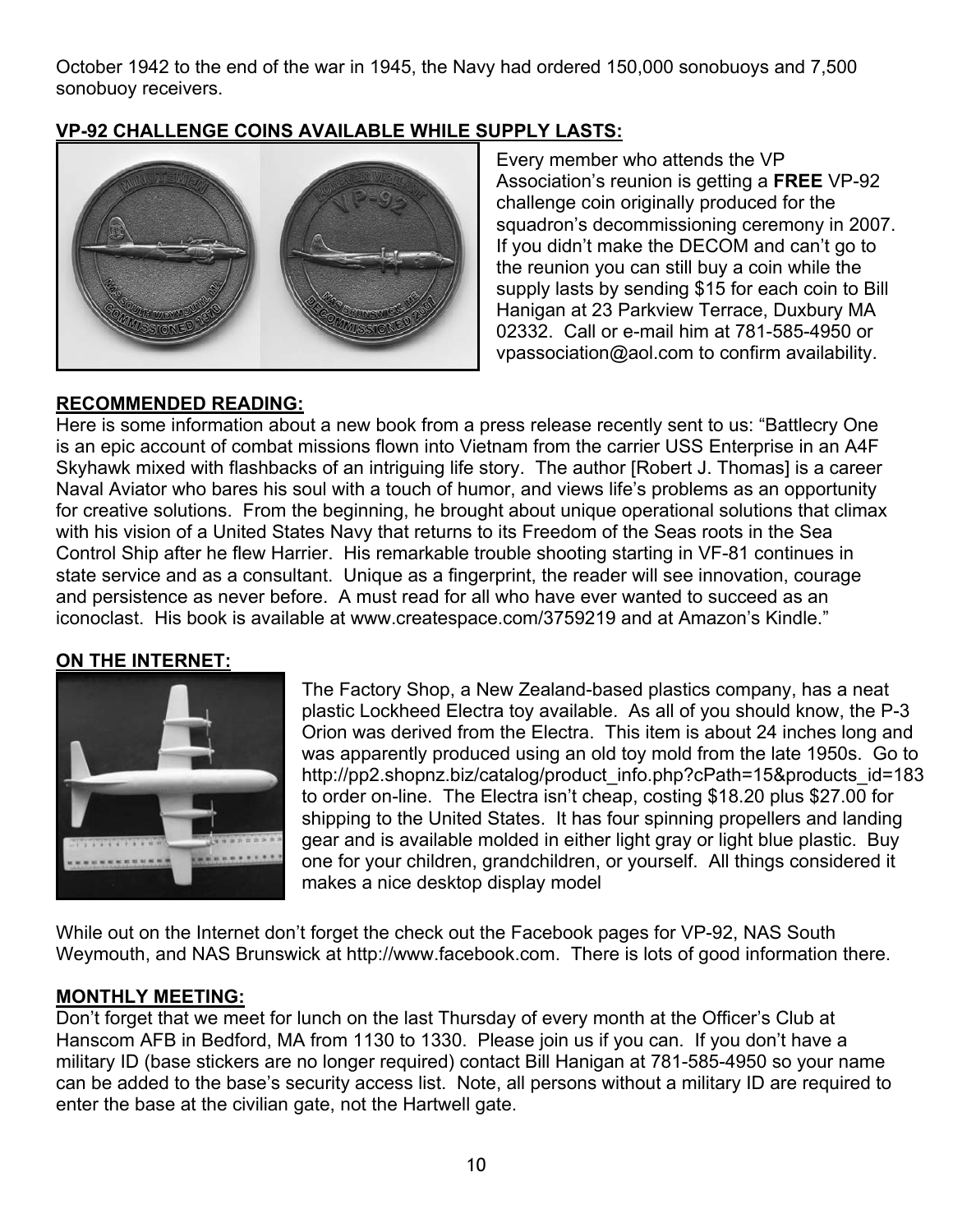# **PARTING SHOTS:**



*ABOVE: VP-92 flight crew and Lockheed SP-2H Neptunes on the flight line at NAS South Weymouth sometime during the early 1970s. RIGHT: ADCS Joe McCann and YN1 Audra (?) during aircraft wash at NS Roosevelt Roads, Puerto Rico sometime during the late 1990s. If you'd like to see some of your old shipmates like these plan on attending the VP Association annual reunion at the Weymouth Elks Hall in Weymouth, MA on Saturday September 22nd. Got anything similar to share for a future issue of the newsletter? Contact Marc Frattasio at marc\_frattasio@yahoo.com..* 





*Until Next Time, Lose Not Thy Speed In Flight Lest The Earth Rise Up And Smite Thee – "Frat".*